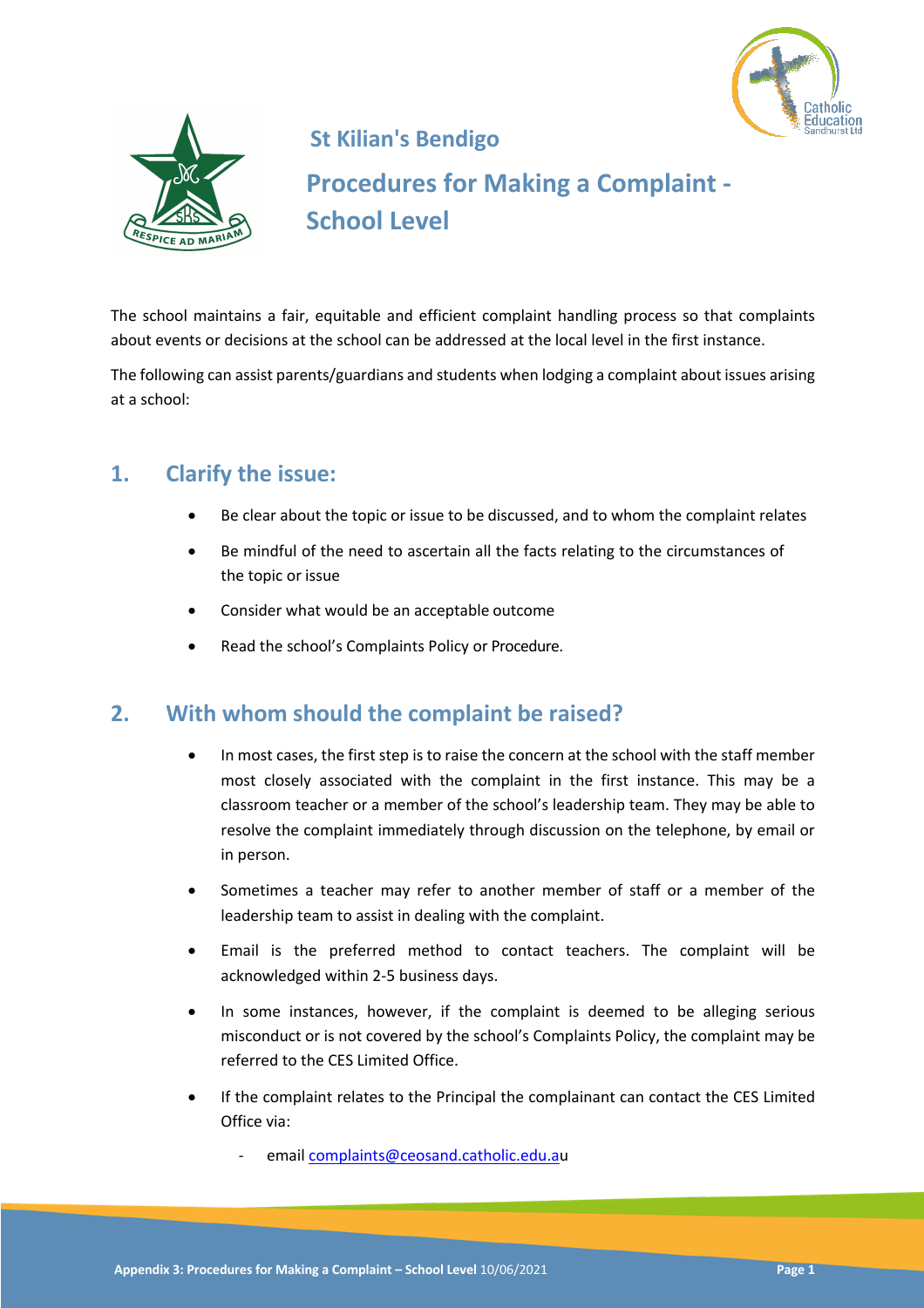- post PO Box 477, Bendigo 3552
- telephone 03 5443 2377

# **3. Process for dealing with complaints**

- The principles of procedural fairness apply to the handling of complaints and includes:
	- respecting the right of all parties to be heard and treated fairly
	- responding to complaints promptly and thoroughly
	- if the complaint is about a person, providing that person the opportunity to respond to any allegations
	- ensuring the Complaints Policy and Procedure is clear to all parties
	- maintaining impartiality, substantiating the facts, appropriate communication including reasons for decisions or actions
	- complying with legal and privacy obligations
	- recording complaints on a secure database with appropriate access controls
- If requested, the complainant will be provided with a copy of this Policy and Procedures in order to clearly establish expectations at an early stage of the complaints handling process.
- The complaint will be acknowledged within 2-5 business days by email or telephone.
- If the complaint requires further investigation or to be referred to another member of staff, the complainant will be given a timeframe for when they can expect an outcome for the complaint. This would generally be four weeks from the date of acknowledgement. If it is necessary to extend this time frame, the complainant will be notified by a member of staff.
- To resolve the complaint, it will determine the substance of the complaint and whether consequential action is necessary. The investigation may involve interviewing relevant witnesses and examining relevant documents. The person against who the complaint has been made will be provided with details of the complaint and will have the opportunity to respond to any allegations which have been raised against them.
- Face to face meetings with the relevant parties may be held to achieve a resolution through discussion.

## **4. Complaints resolution**

- Determine the best option to achieve resolution of the complaint.
	- Less serious complaints should be resolved promptly through facilitated communication